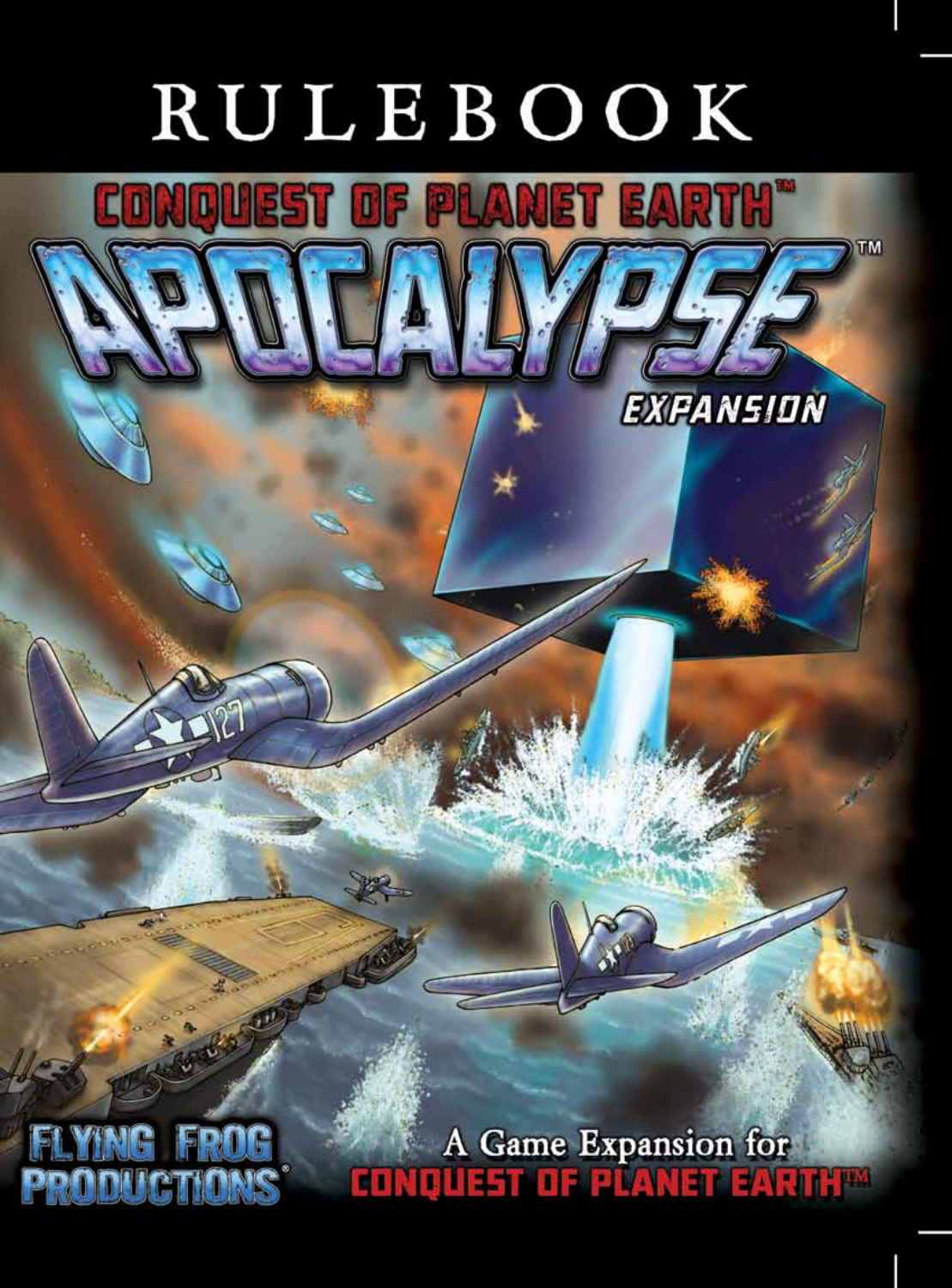## *Conquest of Planet Earth:*  POCALYPSE NEW COUNTERS

By Jason C. Hill

*As the war rages over Earth, more Alien factions join the conflict, unleashing powerful new technologies and deadly new battle tactics. Enlisting the services of several fiendish Alien warlords, the armada calls in the ultimate galactic destroyer, the Apocalypse Cube! Sweeping across the planet, waves of alien saucers fight to control land, air, and sea, but the Human resistance has one more trick up their sleeve. Bringing to bear the full force of the battle hardened Navy to defend the coastlines and waterways of their world, powerful Battleships and Destroyers clash with the Alien invaders! Even with massive warships, new atomic power plants, and developing technologies though, the Humans may find that their final moments are at hand...the Apocalypse!*

### **Game Contents**

- • 1 Full Color Rulebook
- 3 Game Board Sections

• 12 High-detail Plastic Miniatures Featuring:

- <sup>•</sup> 4 Orange Player Saucers
- 4 Purple Player Saucers
- 3 Unique Ally Figures in Grey
- <sup>•</sup> 1 Apocalypse Cube Figure in Black

- 25 Card Coastal Resistance Deck
- 20 Event Cards
- 10 Resistance Cards
- 10 Space Stuff Cards
- 15 Location Cards
- 4 Human Tech Cards
- • 1 Double-Sided Objective Location Card
- 4 Large Alien Race Sheets
- 2 Sheets of Full Color Die-cut Counters

#### **Players**

The *Apocalypse* Expansion adds all of the pieces needed to play games with up to 5 or 6 players now. There are more Game Board Sections, as well as more sets of Command Counters, Conquest Markers, and Saucer Playing Pieces (in purple and Orange).

#### **New Resistance Counters** These counters represent

the new Human Resistance included in *Apocalypse*, including a set of Counters just for the new Coastal Resistance. The large Navy Ship Coastal Resistance Counters should be kept seperate from the other normal Resistance Counters.



#### **Alien Terror Factory Markers**

*Alien Terror Factories* can be created by an Alien Race to gain extra Terror Points at a Location with no Resistance or Population (Limit one per Board Section).



#### **Qua'to Alien Forge Markers** The *Qua'to Industrial Unification*  is a new Alien Race that can create specialized Alien Forges on the board to advance their technology. There are two types of Alien Forge - Battle Forges and Science Forges.

#### **Kazak-Zelos Dominance Marker**

One of the new Alien Races is the *Kazak-Zelos Federation*, a pair of Aliens from the same planet that work together as a single faction. This marker tracks which half is currently dominant in their often disfunctional relationship.





#### **Large Alien Menace**

These large Alien Menace Tokens represent 5 Alien Menace and can be used when a player collects a large amount of Alien Menace all at once. This can be especially helpful when playing a 5 or 6 player game.

2

Ò 9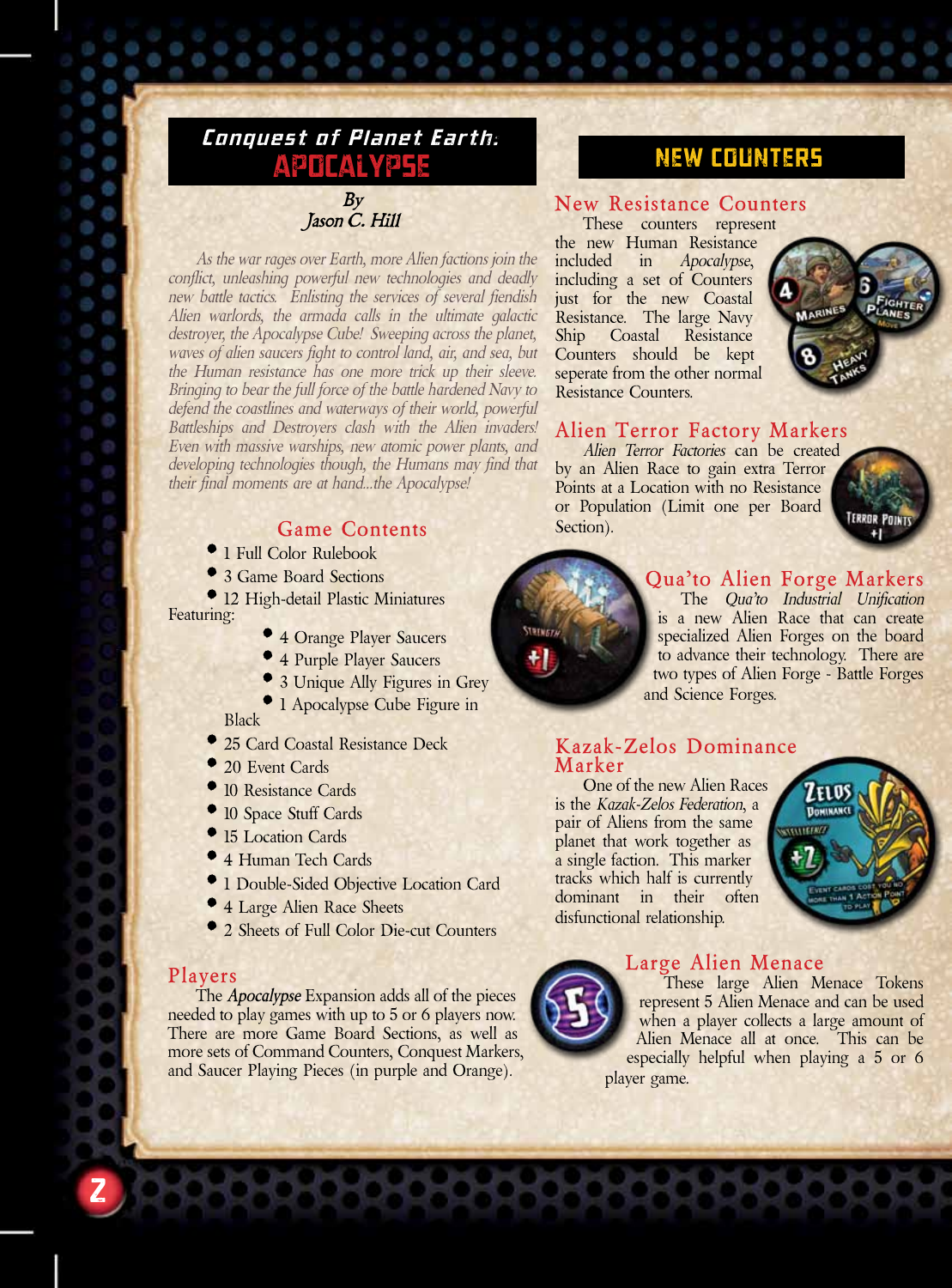

#### **New Playing Pieces**

There are two new sets of Player Saucers (4 each in Orange and Purple), as well as 3 Unique Ally Figures in Grey and 1 Unique Apocalypse Cube figure in Black.



*Queen Adora's Floating Palace*



*Taskmaster Kol's Warbeast*

*The Kruxx Heavy Tank*



*The massive Apocalypse Cube*

# New Cards

New cards are included for each of the existing card decks (Events, Space Stuff, Locations, Resistance, and Human Tech) and are meant to be simply shuffled in with the rest of the cards for their specific deck.

When playing the Cooperative Game, the new Event Cards are split between the Event Deck and the Resistance Event Deck as normal (based on if they have a Red Text Box at the bottom of the card, or not).

#### **Coastal Resistance Deck**

There is a new deck of cards for *Coastal Resistance*. These represent Navy ships, Marines, and the like, and are kept separate from the normal Resistance Deck. They are used when battling at Coastal Locations.



# Coastal Resistance

Several of the new Locations are water themed and are defended by *Coastal Resistance*.

At any Location that has the **Coastal Resistance Icon** (the small anchor) next to its Resistance Value, the Resistance cards should be drawn from the *Coastal Resistance* Deck rather than from the normal *Resistance* Deck. These work just like the normal Resistance cards in every way, but are simply water themed (and can be quite powerful).



3

 Some Locations (such as *Port City*) do not have a Coastal Resistance Icon, but rather include game text that has the player roll for each Resistance drawn there to see if it comes from the normal *Resistance* Deck or the *Coastal Resistance* Deck. This roll is made once for

each individual Fight at that Location. When a Hero is drawn, the additional Resistance drawn for it always comes from the same deck as that Hero.

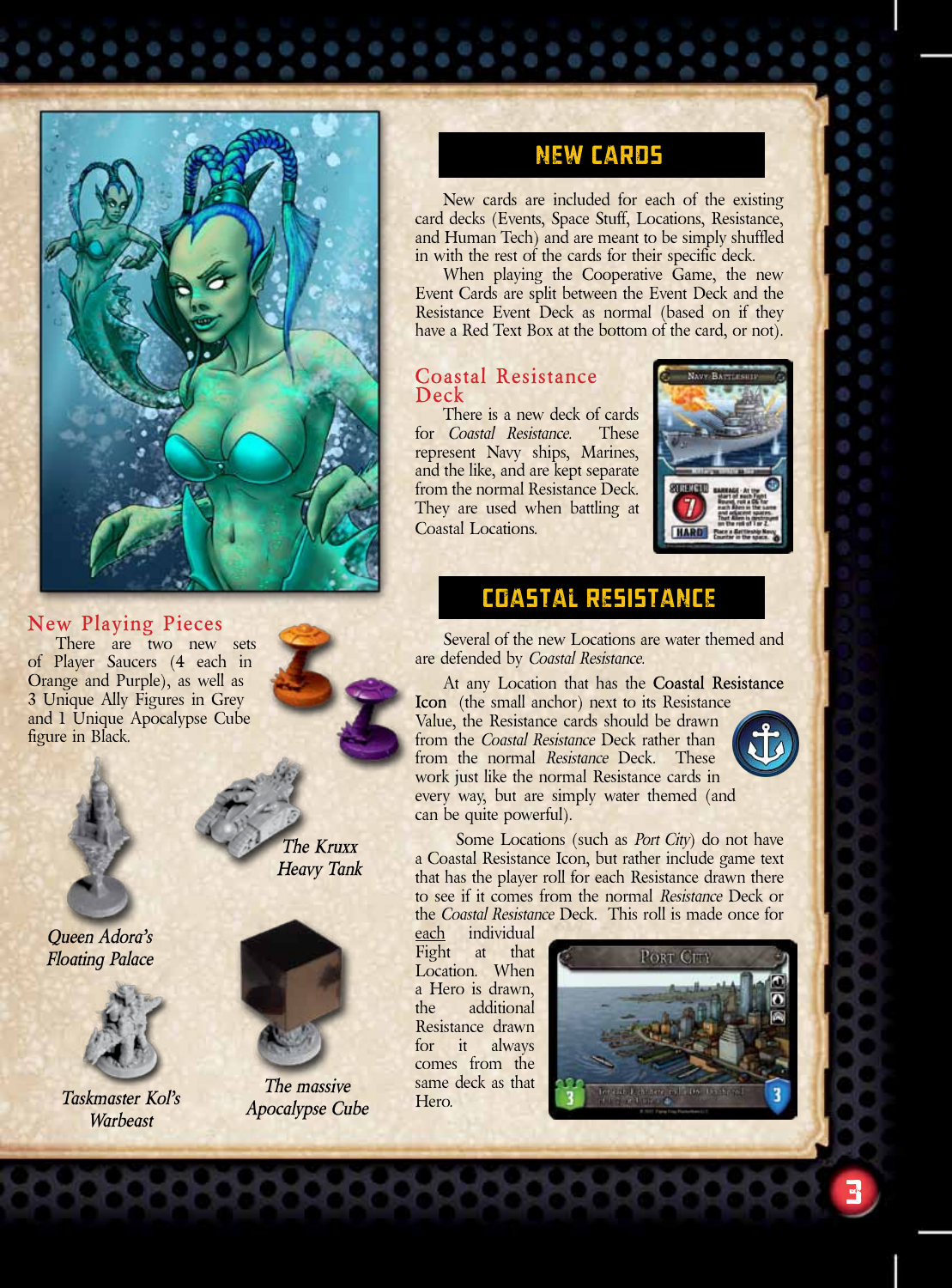## **Resistance Decks and Alien Abilities**

Some Alien abilities allow them to use cards from the Resistance Deck (or discard pile) during a Fight, such as the Fome Guild Mages raising the dead or the Menthalars' mind control. In these cases, the Alien may only take a card from the deck/discard pile of the type of Resistance that they are currently fighting (normal Resistance or Coastal Resistance). If a Resistance drawn for an ability would normally result in placing one or more Resistance Counters on the board (including the new Navy Ship counters), do not. These Alien-controlled Resistance are only active for that one Fight and are then discarded.

 If one of these Alien abilities is used while fighting another Alien, you can only pull from the Coastal Resistance deck/discard pile if the Location you are at has the Coastal Resistance Anchor icon next to the Resistance Value.

#### **Large Navy Ship Counters**

Some Coastal Resistance cards require you to place a large Navy Ship counter

at the Location when drawn. These are a new type of

Resistance Counter that works a bit differently from the other normal-

size Resistance Counters.

Navy Ship counters represent massive warships of the

Navy and can be especially difficult to overcome. These large counters are double-sided and remain on the board until fully destroyed.

**When defeated, flip over a Navy Ship counter to its Damaged side instead of removing it from the board. A Navy Ship counter must be defeated twice to destroy it and actually remove it from the board!**

This can be during the same Battle or at a later time. Once defeated the first time, the Navy Ship counter remains in the space with its Damaged side face up (the side with the red border) until it is defeated a second time. Fighting each side of a Navy Ship counter counts as a new Fight for all ability and card effects. Anything that automatically defeats the Resistance will only count as defeating a Navy Ship counter once (such as the Event card *"We Come in Peace"*).

4

O

Š.



#### **Navy Ship Counter Reward**

When a Navy Ship counter is defeated the second time, it is removed from the board and can be taken by the player that defeated it as a Trophy! Place

the counter near your Alien Race card, where everyone can see it, to mark the bonus Terror you gain from it (listed on the counter itself).

This reward is gained by the player that defeats the already Damaged Navy Ship counter. It is possible for one player to defeat the Navy Ship the first time, but retreat

or be destroyed before defeating it a second time, only to have a different player swoop in and defeat the counter the second time to steal away the Trophy.

#### **Navy Ship Counters on the Board**

Large Navy Ship counters that are on the board do NOT count against the normal limit of Resistance Counters in the space and are never bumped to a different space by another Resistance Counter being placed there. Existing Navy Ship counters already at a Location when an Alien moves there must be fought before any other Resistance at the Location are drawn. It is possible to have multiple Navy Ship counters (or Navy Ship and normal Resistance Counters) in the same space. When this is the case, the player fights them in whichever order they wish, before drawing any normal Resistance for the Location.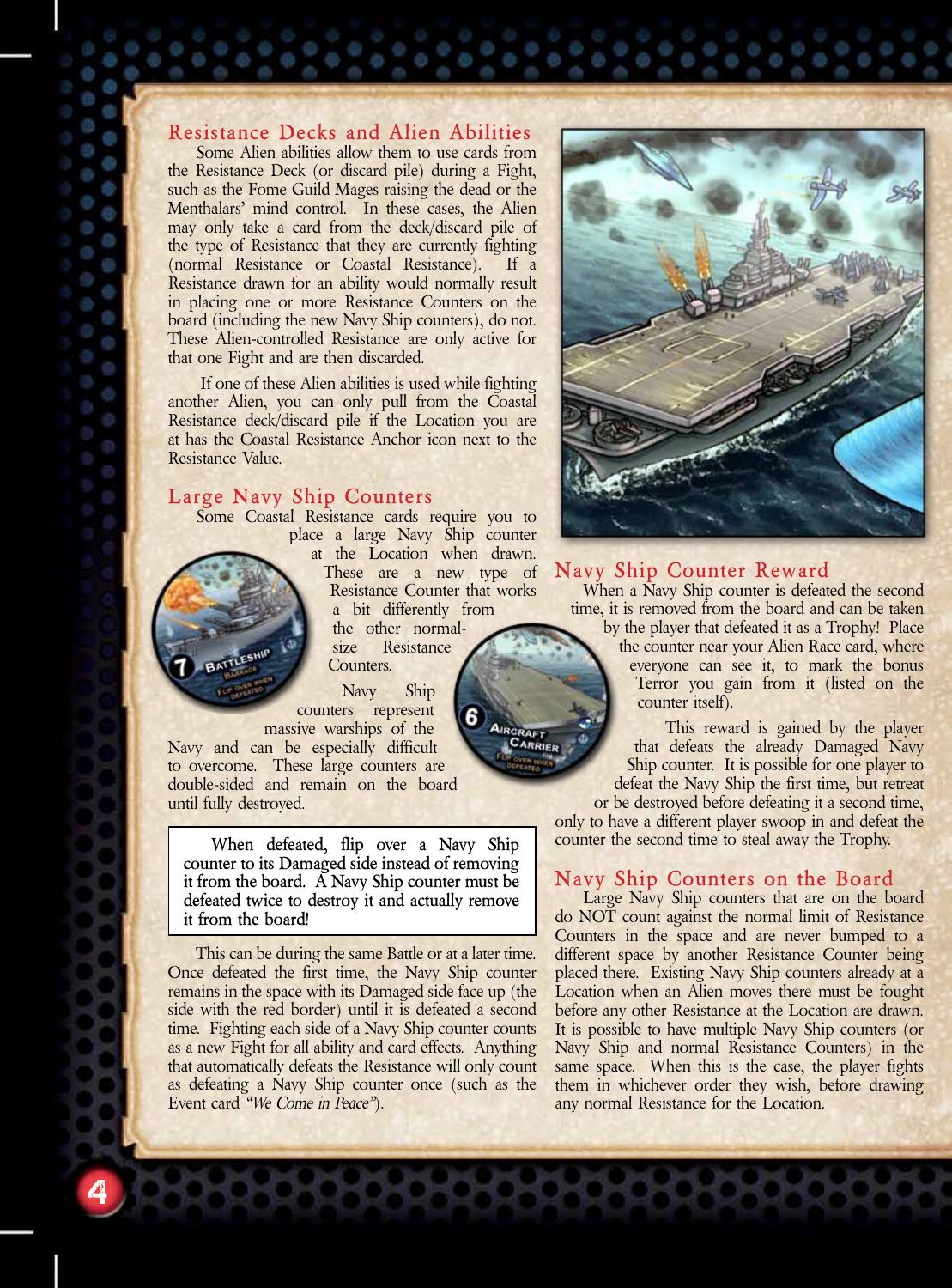# 5 player and 6 Player Games



*5 Player Setup 6 Player Setup*

#### **More Players**

The *Apocalypse* expansion adds the ability to play with up to 5 or 6 players, instead of the normal 1 to 4. Included are two additional sets of colored Saucers (Purple and Orange) as well as the corresponding Command and Conquest markers. There are also 3 additional Board Sections for creating larger board arrangements to accommodate more players.

#### **Board Setup**

The diagrams above show a standard board arrangement for a 5 player game and a 6 player game. Note that both of these board arrangements use two Center Boards and two Objective Locations (one on each of the Center Boards). Each player still starts on their own Player Board as normal.

#### **Two Objective Locations**

In a 5 or 6 player game, there are two Objective Locations in play (one on each of the two Center Boards), giving players more prime targets to conquer. The *Capital City* Location is usually used for both of these Objectives (an additional *Capital City* card is included in *Apocalypse*), however, there is an optional alternate side on each copy of the *Capital City* that players can use for one or both Objectives if all players agree before the game begins (these should be chosen and placed before determining which player board each player starts on).

#### **Team Games**

With a 5 or 6 player game, there are a lot more opponents to play cards against you. This can increase the play time for the game when all players are on their own side. Using teams can be a fun alternative, as described in the original Conquest Rulebook. With up to 6 players, this now adds the option for two teams of 3 (3 vs 3) or three teams of 2 (2 vs 2 vs 2).

#### **Close Rivals (Optional)**

One optional rule to make larger games a bit faster is to use the **Close Rivals** system. In this game style, players are not allowed to play Event cards during any other player's turn except for the two players directly to their Right and Left at the table (the two players sitting next to you). This has no effect on any other aspect of the game like using Event cards during your own turn or targeting other players with Space Stuff, etc. The only limitation is on when each player can play their Event cards from hand.

This helps to cut down on the number of players that can throw hurdles in your way during your turn and can streamline larger games from potentially going long.

The **Close Rivals** rule is not intended to be used with Team Games or Cooperative Play, only games with 4 or more players where every player is on their own side.

#### **5 or 6 Player Cooperative Play**

Cooperative Play works exactly the same with 5 or 6 players as described in the original Conquest rulebook. The only change is the number of Terror Points needed to win.

> **5 Players = 40 Terror Points 6 Players = 48 Terror Points**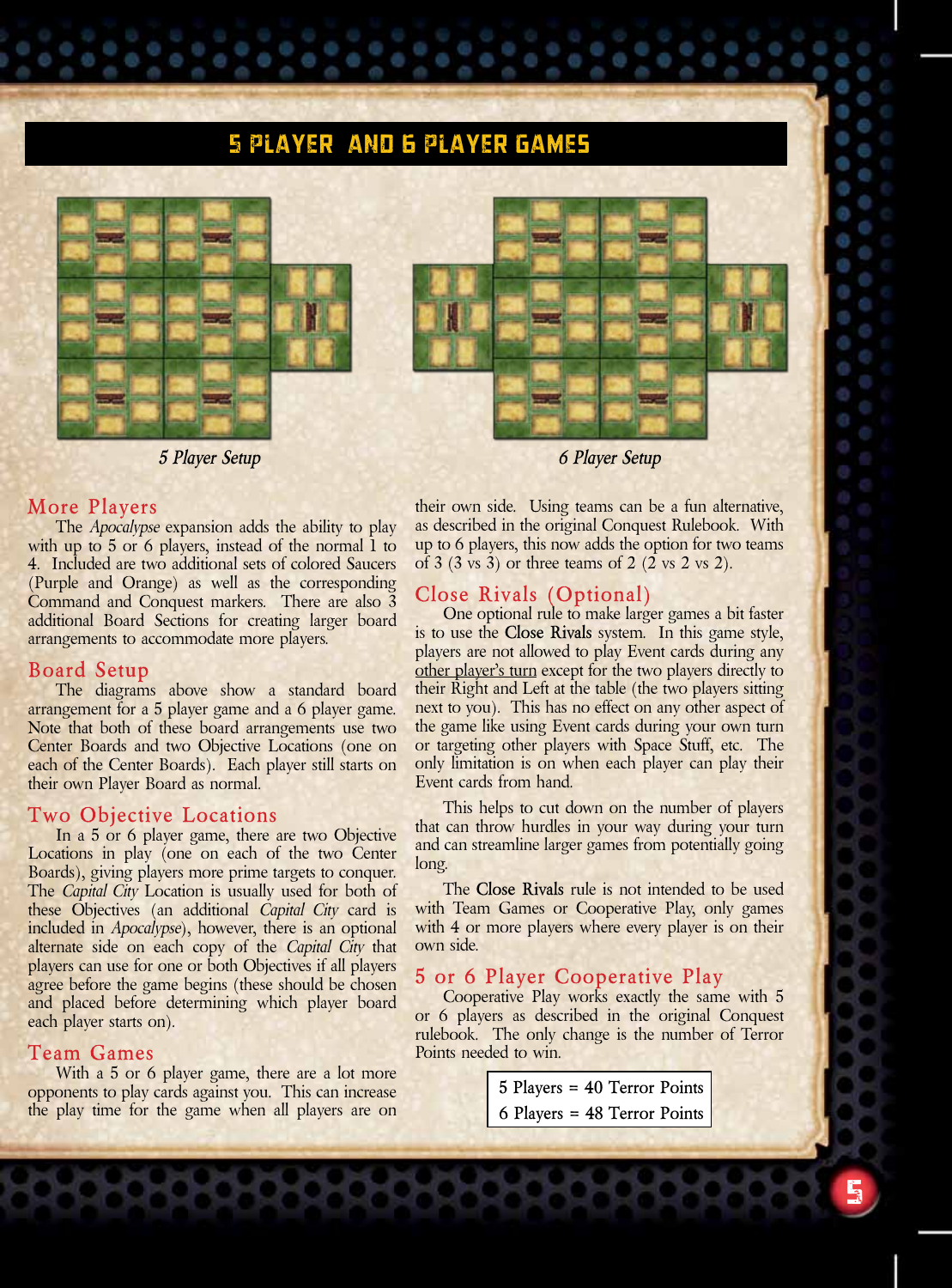Always ready to defend the Earth from Alien attack, Captain Fantastic has stepped up his defense in the Apocalypse expansion. There is a copy of Captain Fantastic in the Coastal Resistance deck as well as an additional copy of him in the regular Resistance deck. This keeps a good probability of him showing up to defend a Location, whether on land or at sea.

This does however create the possibility that if multiple Resistance are drawn at once, you could potentially get two or more copies of Captain Fantastic at the same time. As the Captain is a unique Superhero, any time this occurs, it represents Captain Fantastic doing a super attack. Do not add the extra Strength or abilities of the second copy of the card, but instead the Resistance automatically counts as having a Crushing Victory. There is no need to roll for them and this effect lasts as long as both copies of Captain Fantastic are still in the Fight.

# Location Liberation

Previously only part of the Cooperative Game, the Humans can now Liberate Locations conquered by the Alien players during the Competitive Game as well. At the end of a Game Round, any Location that has a Conquest Marker on it as well as a Resistance Counter, but no Aliens present, must roll a D6. On the roll of 1, 2, or 3, the Location is Liberated by the Resistance and the Conquest Marker is removed.

Note that this is only for the Competitive Game. In the Cooperative Game (or when using the Active Resistance optional rule), Locations are still automatically Liberated as normal during the Resistance Phase.

# Captain Fantastic Alien Terror Factories

With Apocalypse, the Aliens have now gained the



ability to create sinister **Alien Terror Factories**  to terrorize the local populace. This ability is now available to all Alien players and can be a great way to take advantage of some of the open area Locations you come across while exploring (such as Mountains or Forests).

During their Action Phase, any player may build an **Alien Terror Factory** at a Location that currently has **0 Resistance** and **0 Population** where they have at least one of their Alien Saucers present (not an **Ally**).

To build the Factory, pay **3 Action Points** and remove your saucer from the space (just as though it had been destroyed). Place your Conquest marker there as well as an **Alien Terror Factory** marker. As noted on the marker, you gain **+1 Terror Point** for each **Alien Terror Factory** that you control. If your Conquest marker is ever removed from the Location, also remove the **Alien Terror Factory** as it is destroyed. The only exception to this is that if another Alien Player takes over the Location (replacing your Conquest marker with their own), they may keep the **Alien Terror Factory** for themselves.

There may never be more than 1 **Alien Terror Factory** per board section (there is only so much extra Terror to go around).

A player may dismantle (remove) an **Alien Terror**  Factory that they control at any time during their own turn to immediately gain D3 Alien Menace Tokens.



D

9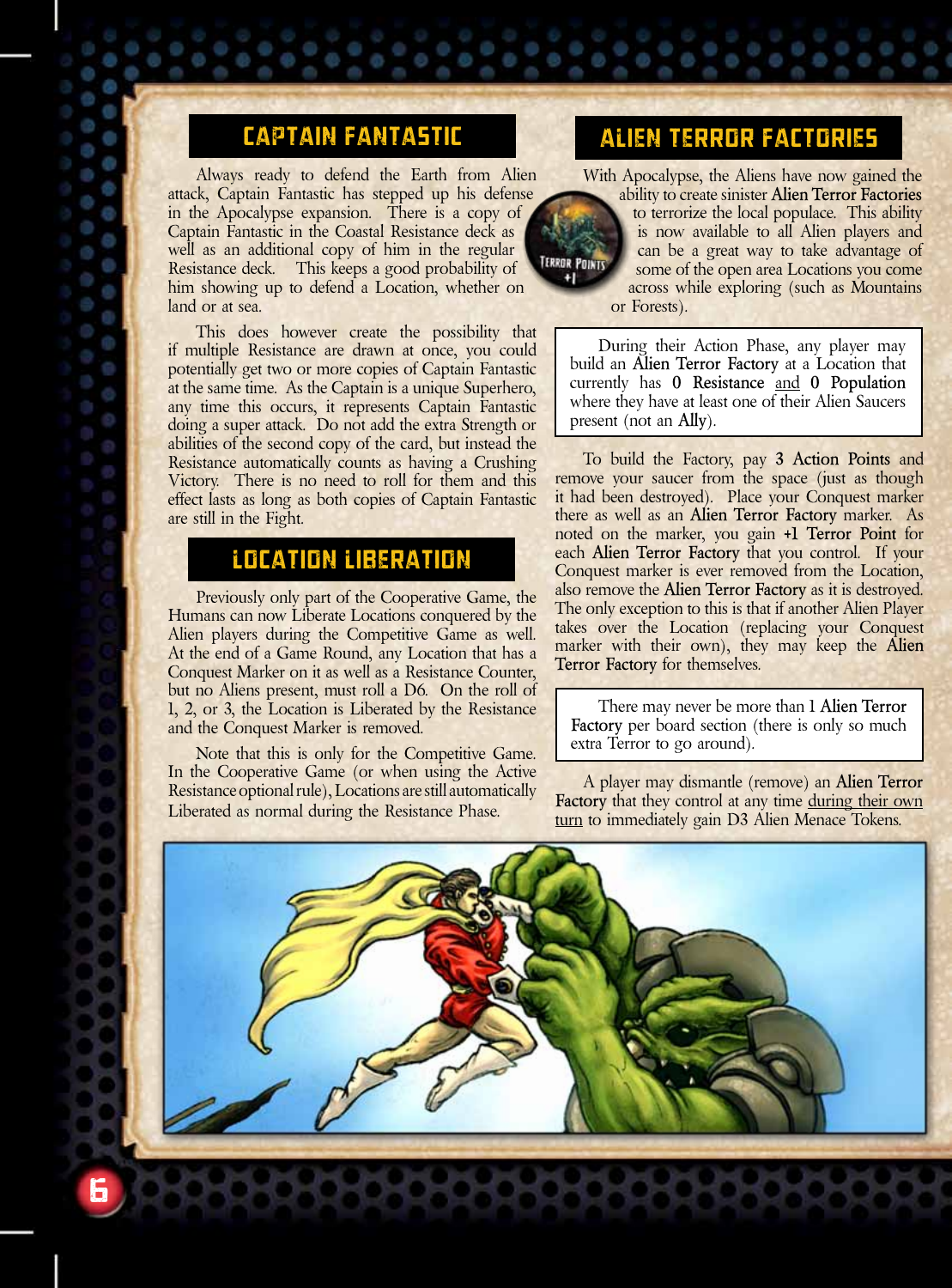# FAQ and Clarifications

Q - Does the Martian Confederacy's Pack Tactics include Ally ships that are in the space? A – Yes, it includes your Martian Saucers and any Allies you have there.

Q - Does the Selenian Sirens Irresistable Musk ability only take a Hero's Strength Bonus or does it also include any ability they may have?

A – It includes the Strength Bonus as well as any abilities that are applicable.

Q - With the *Repair* ability that some Resistance have, what happens if the Resistance is prevented from being destroyed?

A – The Aliens do count has having won the Fight, but because the Resistance is not destroyed, they must be fought again (unless the Aliens decide to retreat).

Q - With the Resistance ability *Escort*, what happens when the extra Resistance drawn is a Hero?

A – Continue adding Resistance until you have two full Resistance in the Fight (plus any Heroes drawn).

Q - Some new Locations like the Coastline have a Resistance Value but are Population Value 0? When

conquered do you put a Conquest Marker there? A – Yes. Even though there is 0 Population to gain Terror Points from, the Conquest Marker shows that the Resistance Value has been defeated (and reduced to 0).

Q - If the *Atomic Power Plant* Location is Demolished and destroys any Resistance there, can anyone gain a Trophy or play a Victory card for this?

 $A - No.$  There is not enough left to be a Trophy.

Q - Can the Event card *Betrayal* target the *Apocalypse Cube* (since it can't be moved)?

A – No. Because the *Apocalypse Cube* cannot be moved other than on its own terms, *Betrayal* has no effect on it.

Q - What effect does the Event card *Apocalypse* have on

A – They are flipped to their Damaged side (or destroyed if already Damaged). The player does still gain the 2 Alien Menace Tokens for each Ship counter Damaged.

# New Alien Race Profiles



#### Kazak-Zelos Federation -

The Kazak and the Zelos are two species that evolved side by side on the same planet. Large, armored primates, the orange-furred Kazak use their brute strength to crush any opposition; while the diminutive,

insectoid Zelos are scheming masterminds, using their cunning to get the upper hand. Working together, these two aliens have built an uneasy alliance, with both sides struggling to be the dominant species. Begging the question of this odd couple...can two different Aliens share a planet without driving each other crazy?

#### The Martian Confederacy -

Known for their intelligence operations and scouting vanguards, the Martian Confederacy is a tightly run military race. They are small and fragile by nature, but compensate for this with an



aggressive arrogance and the use of advanced pack tactics, high-tech weapons, and even devastating creatures captured and released on the battlefield to terrorize their foes. Though individually, these Martians are not taken seriously by the other aliens of the armada, when a full Martian phalanx descends in their saucers, even the most hardened warriors take pause.

## Selenian Sirens -

These femme fatales of the deep use their exotic undersea charms and sultry siren's call to bend the will of any who stray too close. Hailing from an aquatic world, the Sirens build water-filled spacecraft to carry

their warrior maidens across the stars. Possessing both gills and a robust set of lungs, Selenian Sirens can thrive both in and out of water, however, their lack of legs makes the latter a bit...awkward at times. Though beautiful to the eyes, the real power of the Sirens lay in their voice...impossible to resist.

#### The Qua'to Industrial Unification-

Short and pudgy, the Qua'to are not traditionally known for their battle prowess. They are, however, considered the best technology and weapons manufacturers in the known universe. Everyone who's



7

anyone deploys Qua'to tech in their campaigns of conquest! It's sort of a status symbol thing. With a vast number of Forge planets throughout the galaxy, the Qua'to are always developing new tech and armaments for the highest bidder. Occasionally, they amass a small army to try out and show off their newest trades on the battlefield. This often leads to the construction of Forges right on the front lines.